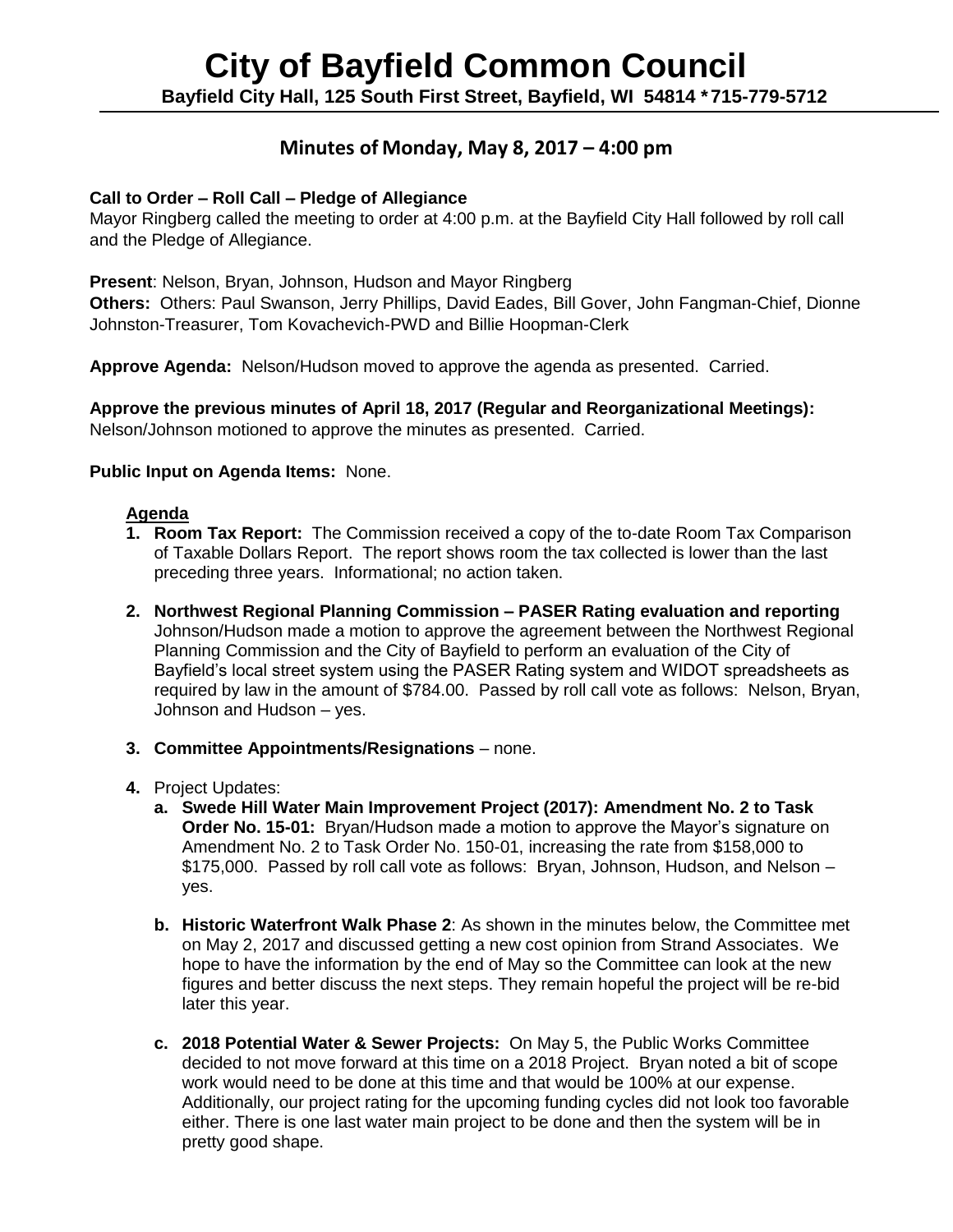**d. Old Jail – Partnership between the City and BHA:** The City Council received a letter from Jerry Phillips, President of BHA, dated May 5, 2017 who is seeking a 5-year lease. Their plans include an approximately \$23,800 restoration project and future plans to open the facility for self-guided tours. BHA plans to fund raise for the money needed to complete the restoration project.

Johnson/Hudson made a motion to have the City and BHA to work out the details with a goal to bring back a lease for formal action at the Council's June 12, 2017 meeting. Carried.

- **e. Comprehensive Plan – Implementation Elements Update:** All committees have done their reviews. The Plan Commission has a work session scheduled for May 18, 2017 at the Bayfield Fire Hall from 9 – noon.
- **f. Clean Water Energy Utility Challenge Update:** The PWD indicated Josh and Sarah are gathering information which helps determine strategies to put into play.
- **g. Solsmart Designation Update:** Hoopman said we are waiting for our work plan to be sent.
- **h. Green Tier - Legacy Community Alliance for Health Project (LCAH):** The Council was reminded about the meeting scheduled for May 15, 2017. Hannah, Sarah and possibly the Mayor will be attending.

# **5. Mayor's Report(s)**

- On Friday, May 12, 2017 the City will be celebrating Arbor Day! He said the City will be planting a maple tree with the  $4<sup>th</sup>$  grade class at 9 a.m. in Memorial Park. The tree will be dedicated to Jay Cablk, Jay's Tree Care Service.
- The City of Bayfield has been named "Prettiest Town in Wisconsin"!
- The Mayor was invited to attend a Telecommunications Meeting this morning. He learned about the efforts being made by the Town of Russell, the Town of Bayfield and Lake Superior Band of Chippewa to bring better service to our rural communities.
- The Mayor is planning to attend the LWMMI conference in WI Dells next week.

# **Reports from Committees, Commission & Boards:**

**Ambulance**: EMS Letter to Red Cliff Tribal Chairman **Architectural Review Board:** Minutes of April 24, 2017 **Finance:** Minutes of April 18, 2017 **Harbor**: Minutes of May 1, 2017 **Parks & Rec:** Minutes of April 11, 2017 **Planning**: Minutes of April 25, 2017 **Police Department**: April 2017 Report **Public Works:** Minutes of May 5, 2017 **Waterfront:** Minutes of May 2, 2017

Johnson/Hudson moved to approve the minutes above in a block format. Comments were received on the legalities of the Ambulance letter and the Harbor's decision to open up the LE Dock for transient dockage. Carried.

#### **Correspondence:**

April 21-2017 – Letter of Support from Mayor Ringberg to Professor Chi Wu, UW Madison Informational, no action needed or required.

**Treasurer:** April Voucher Payments Report, Treasurer's Report(s) and Budget(s)